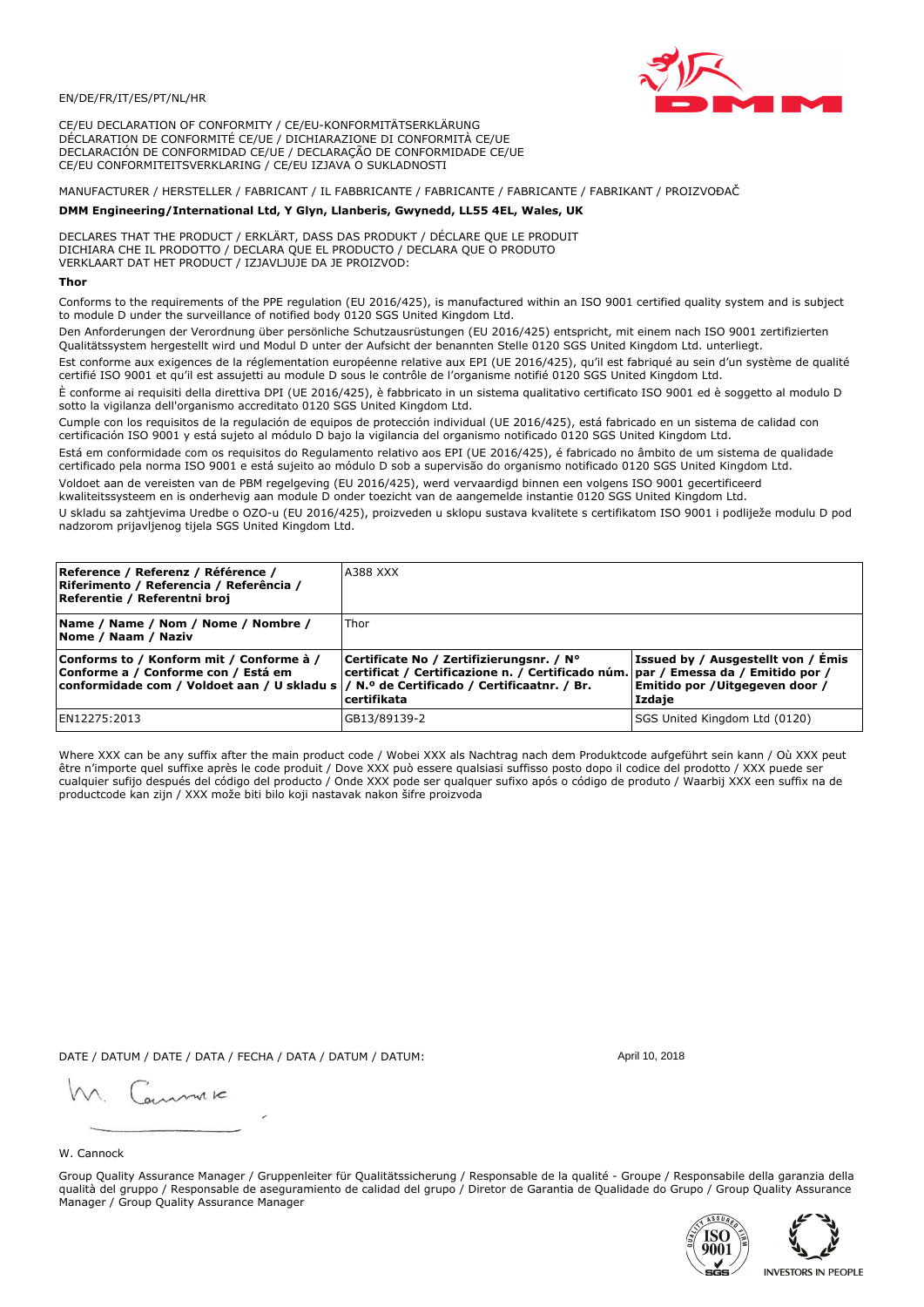## NO/SE/FI/DK/PL/CZ/SK/MT

CE/EU-SAMSVARSERKLÆRING / CE/EU-FÖRKLARING OM ÖVERENSSTÄMMELSE CE/EU-VAATIMUSTENMUKAISUUSVAKUUTUS / CE/EU-OVERENSSTEMMELSESERKLÆRING DEKLARACJA ZGODNOŚCI WE/UE / CE/EU PROHLÁŠENÍ O SHODĚ CE/EÚ VYHLÁSENIE O ZHODE / DIKJARAZZJONI TA' KONFORMITÀ TAL-KE/UE

# PRODUSENT / TILLVERKAREN / VALMISTAJA / PRODUCENT / PRODUCENT / VÝROBCE / VÝROBCA / IL-MANIFATTUR

### DMM Engineering/International Ltd, Y Glyn, Llanberis, Gwynedd, LL55 4EL, Wales, UK

ERKLÆRER AT PRODUKTET / INTYGAR ATT PRODUKTEN / VAKUUTTAA, ETTÄ TÄMÄ TUOTE / ERKLÆRER, AT PRODUKTET / OŚWIADCZA, ŻE<br>WYRÓB / PROHLAŠUJE, ŽE PRODUKT / VYHLASUJE, ŽE VÝROBOK / JIDDIKJARA LI L-PRODOTT:

Overholder kravene i PVU-forordningen (EU 2016/425), er produsert innenfor et ISO 9001-sertifisert kvalitetssystem og er underlagt modul D<br>under overvåkning av teknisk kontrollorgan 0120 SGS United Kingdom Ltd.

Uppfyller kraven för PPE-reglerna (EU 2016/425), tillverkas inom ett ISO 9001-certifierat kvalitetssystem och är föremål för modul D under övervakning av anmält organ 0120 SGS United Kingdom Ltd.

Noudattaa henkilönsuojaimia koskevan asetuksen (EU 2016/425) vaatimuksia, on valmistettu ISO 9001 -sertifioidun laatujärjestelmän mukaisesti ja että siihen sovelletaan ilmoitetun laitoksen 0120 SGS United Kingdom Ltd.:in alaista D-moduulia.

Overholder kravene i forordningen om personlige værnemidler (EU 2016/425), er fremstillet i inden for det certificerede ISO 9001kvalitetssystem, og er underlagt modul D under overvågning af det bemyndigede organ 0120 SGS United Kingdom Ltd.

Spełnia wymogi rozporządzenia w sprawie środków ochrony indywidualnej (UE 2016/425), jest produkowany w ramach systemu jakości zgodnego z ISO 9001 i podlega modułowi D pod nadzorem jednostki notyfikowanej 0120 SGS United Kingdom Ltd.

Zařízení splňuje požadavky nařízení o osobních ochranných prostředcích 2016/425, je vyrobeno v systému řízení jakosti certifikovaném podle normy ISO 9001 a podléhá modulu D pod dohledem notifikované osoby č. 0120, SGS United Kingdom Ltd.

Spĺňa požiadavky Nariadenia Európskeho parlamentu a Rady (EÚ) 2016/425 o osobných ochranných prostriedkoch, je vyrobený v rámci systému kvality certifikovaného podľa normy ISO 9001 a podlieha modulu D pod dohľadom notifikovaného orgánu č. 0120, SGS United Kingdom Ltd. Jikkonforma mar-rekwiżit tar-Regolament dwar il-PPE (UE 2016/425), u huwa manifatturat f'sistema ta' kwalità certifikata għall-ISO 9001 u soggett ghall-modulu D taht is-sorveljanza tal-korp notifikat 0120 SGS United Kingdom Ltd.

| <b>Referanse / Referens / Viite / Reference / Nr 4388 XXX</b><br>referencyjny / Reference / Značka /<br>Referenza                                                                                                 |                                                                                                         |                                                                                                         |
|-------------------------------------------------------------------------------------------------------------------------------------------------------------------------------------------------------------------|---------------------------------------------------------------------------------------------------------|---------------------------------------------------------------------------------------------------------|
| Navn / Namn / Nimi / Navn / Nazwa /<br> Jméno / Názov / Isem                                                                                                                                                      | Thor                                                                                                    |                                                                                                         |
| Overholder / Uppfyller kraven för / Vakuus<br>myönnetty perustuen standardiin: /<br> Overholder / Spełnia wymogi / Je ve shodě s $ \tilde{C} $ . certifikátu / Certifikat Nru<br>/ Je v zhode s / Jikkonforma ma' | Sertifikatnr. / Certifikatnr. / Sertifikaattinro /<br>Certifikat nr. / Certyfikat nr / Č. certifikátu / | Utstedt av / Utfärdat av /<br>Myöntänyt / Udstedt af / Wydany<br>przez / Vydal / Vydal / Mahrug<br>minn |
| EN12275:2013                                                                                                                                                                                                      | GB13/89139-2                                                                                            | SGS United Kingdom Ltd (0120)                                                                           |

Der XXX kan være ethvert suffiks etter produktkoden / Där XXX kan vara valfri ändelse efter produktkoden / Jossa XXX voi olla mikä tahansa tuotekoodin jälkeen tuleva liite. / Hvor XXX kan være ethvert suffiks efter produktkoden / gdzie XXX może być dowolnym przyrostkiem po kodzie produktu / Kde XXX může být jakákoliv přípona za kódem produktu / Kde XXX môže byť akákoľvek prípona za kódom výrobku. / Fejn XXX jista jkun kwalunkwe suffiss wara l-kodici tal-prodott

DATO / DATUM / PÄIVÄMÄÄRÄ / DATO / DATA / DATUM / DÁTUM / DATA:

April 10, 2018

annuic

### W. Cannock

Group Quality Assurance Manager / Group Quality Assurance Manager / Group Quality Assurance Manager / Group Quality Assurance Manager / Kierownik ds. Zarządzania Jakością Grupy / Group Quality Assurabce Manager / Manažér riadenia kvality v rámci skupiny / Maniger tal-Assigurazzjoni tal-Kwalità tal-Grupp